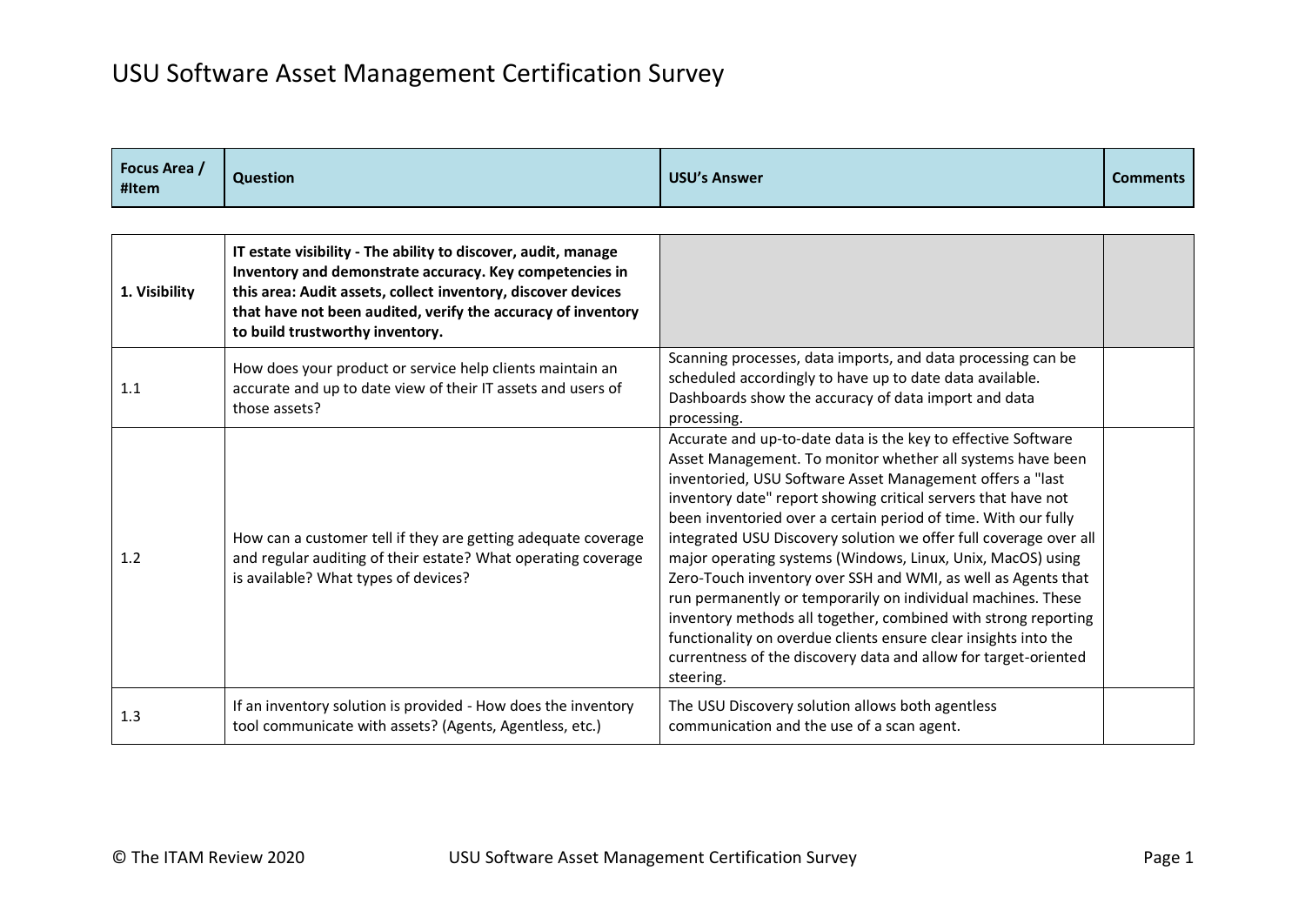| Focus Area /<br>#Item | <b>Question</b>                                                                                                                                                                                                                                                                      | <b>USU's Answer</b>                                                                                                                                                                                                                                                                                                                                                                                                                                             | <b>Comments</b> |
|-----------------------|--------------------------------------------------------------------------------------------------------------------------------------------------------------------------------------------------------------------------------------------------------------------------------------|-----------------------------------------------------------------------------------------------------------------------------------------------------------------------------------------------------------------------------------------------------------------------------------------------------------------------------------------------------------------------------------------------------------------------------------------------------------------|-----------------|
| 1.4                   | If an inventory tool is NOT provided - how does your product<br>or service deliver inventory accuracy using existing customer<br>inventory sources?                                                                                                                                  | USU Software Asset Management can connect to nearly any<br>data source by using a direct database connection or and<br>existing API. The gathered data is processed in the same way<br>the USU Discovery data is. The following product recognition is<br>using signatures and recognition rules to normalize the<br>gathered raw data. There are specific reports available that<br>show the success rate of the product recognition and<br>unmapped raw data. |                 |
| 1.5                   | How does your product or solution identify duplicate records,<br>retired machines or machines that have gone missing?                                                                                                                                                                | Duplicates are identified within the data processing by data<br>consolidation. Retired machines can be identified by the last<br>logon data or similar data. It can be configured after how many<br>days of inactivity a device should be treated as inactive<br>(individual by customer).                                                                                                                                                                      |                 |
| d                     | How can customers identify when new devices are added to<br>their environment or new users are detected?                                                                                                                                                                             | Based on the data import, USU Software Asset Management<br>can show the number of newly added data like new devices or<br>new users.                                                                                                                                                                                                                                                                                                                            |                 |
| 1.7                   | What is the process for discovering new machines / platforms /<br>users to the customer's network? How does your product or<br>solution help to classify and manage them?                                                                                                            | USU Discovery can use various discovery methods to identify<br>assets like device or users (AD connection, network scan,<br>scanning databases,).                                                                                                                                                                                                                                                                                                               |                 |
| 1.8                   | How does your product or service track and manage the<br>existence and usage of virtual platforms & operating systems?<br>How does your product or service help customer manage the<br>relationships between virtual machines or services, physical<br>devices, users and locations? | The metric engines in USU Software Asset Management<br>calculate the effective demand for any type of topology<br>(physical devices, virtual machines on physical devices, and<br>virtualization clusters). Data from virtualization platforms like<br>Microsoft Hyper-V or VMware vSphere are imported and<br>processed to consider the linkage between virtual machines,<br>physical devices, and logical clusters.                                           |                 |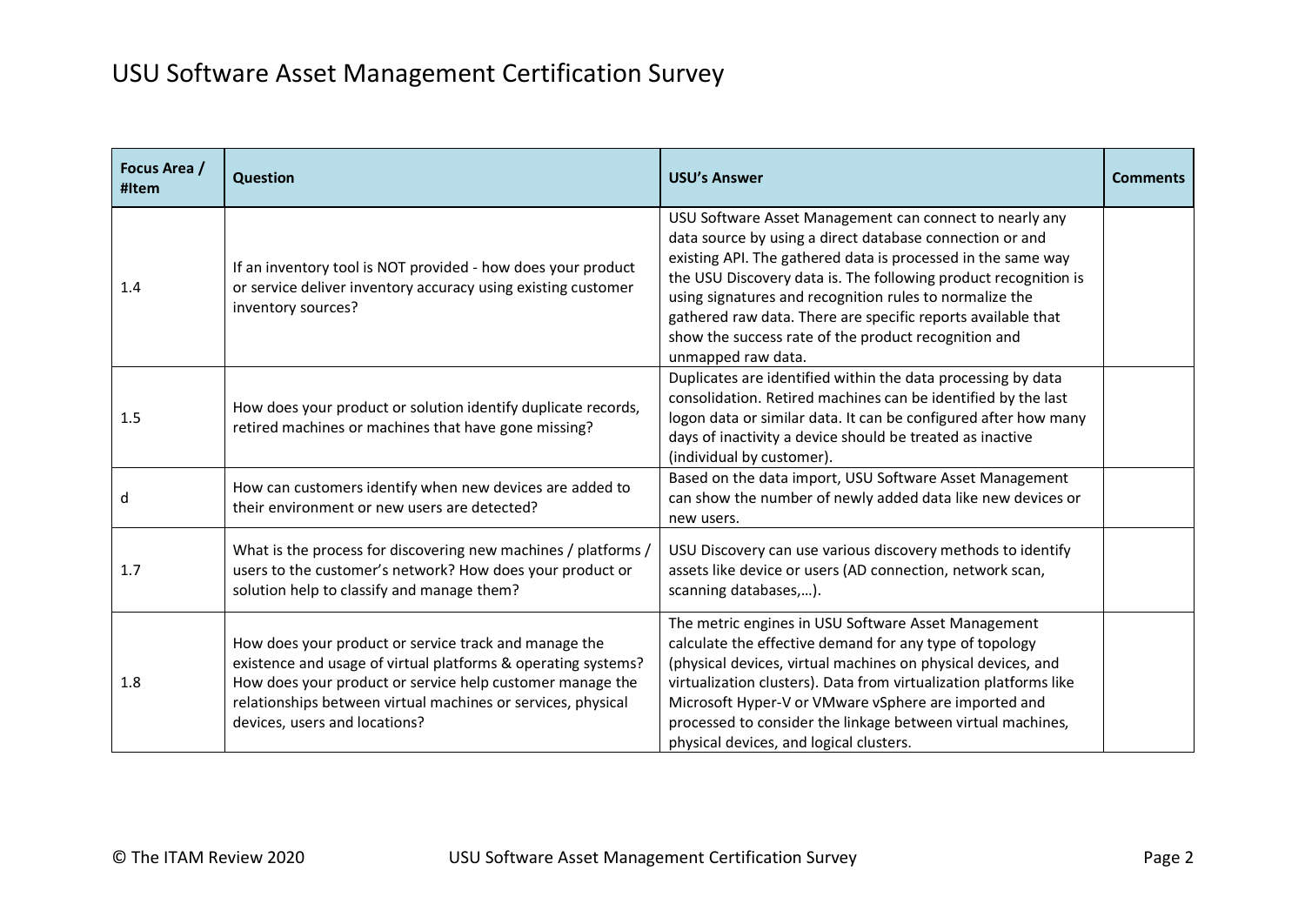| Focus Area /<br>#Item | <b>Question</b>                                                                                                                                              | <b>USU's Answer</b>                                                                                                                                                                                                                                                                     | <b>Comments</b> |
|-----------------------|--------------------------------------------------------------------------------------------------------------------------------------------------------------|-----------------------------------------------------------------------------------------------------------------------------------------------------------------------------------------------------------------------------------------------------------------------------------------|-----------------|
| 1.9                   | How does your product or service provide visibility of public<br>cloud deployments (e.g. AWS, Azure, GCP)? Which public cloud<br>providers can you discover? | Connector using the API capabilities for AWS, Azure, GCP are<br>available (Alibaba, IBM Cloud, and Oracle Cloud are planned).                                                                                                                                                           |                 |
| 1.10                  | How does your product or service provide visibility of SaaS<br>applications?                                                                                 | The visibility of SaaS application usage is available in USU<br>Software Asset Management in the normal software inventory<br>where the usage per user/account is displayed. For SaaS<br>application optimization scenarios, the integrated SaaS<br>Optimization solution is available. |                 |

| 2.<br><b>Identification</b> | Identifying customer IT assets - recognising software,<br>interpreting product use rights, managing license types,<br>procurement records. Key competencies in this area:<br>Recognise software titles from raw technical data. Identify<br>the product use rights for each software title, manage<br>entitlement statements from software publishers and<br>integrate with procurement systems. Manage complex<br>license types and bespoke negotiated clauses. |                                                                                                                                                                                                                                                                                                                                    |  |
|-----------------------------|------------------------------------------------------------------------------------------------------------------------------------------------------------------------------------------------------------------------------------------------------------------------------------------------------------------------------------------------------------------------------------------------------------------------------------------------------------------|------------------------------------------------------------------------------------------------------------------------------------------------------------------------------------------------------------------------------------------------------------------------------------------------------------------------------------|--|
| 2.1                         | Describe how your product or service recognizes the software<br>installed and in use within a customer environment? Does this<br>require use of additional technology or leverage existing<br>sources?                                                                                                                                                                                                                                                           | The product recognition in USU Software Asset Management is<br>using signatures and recognition rules to normalize the<br>gathered raw data from any data source (ARP, File, MSI, Tag,<br>and generic raw data). The content is delivered with USU<br>Software Asset Management. Therefore, no additional<br>technology is needed. |  |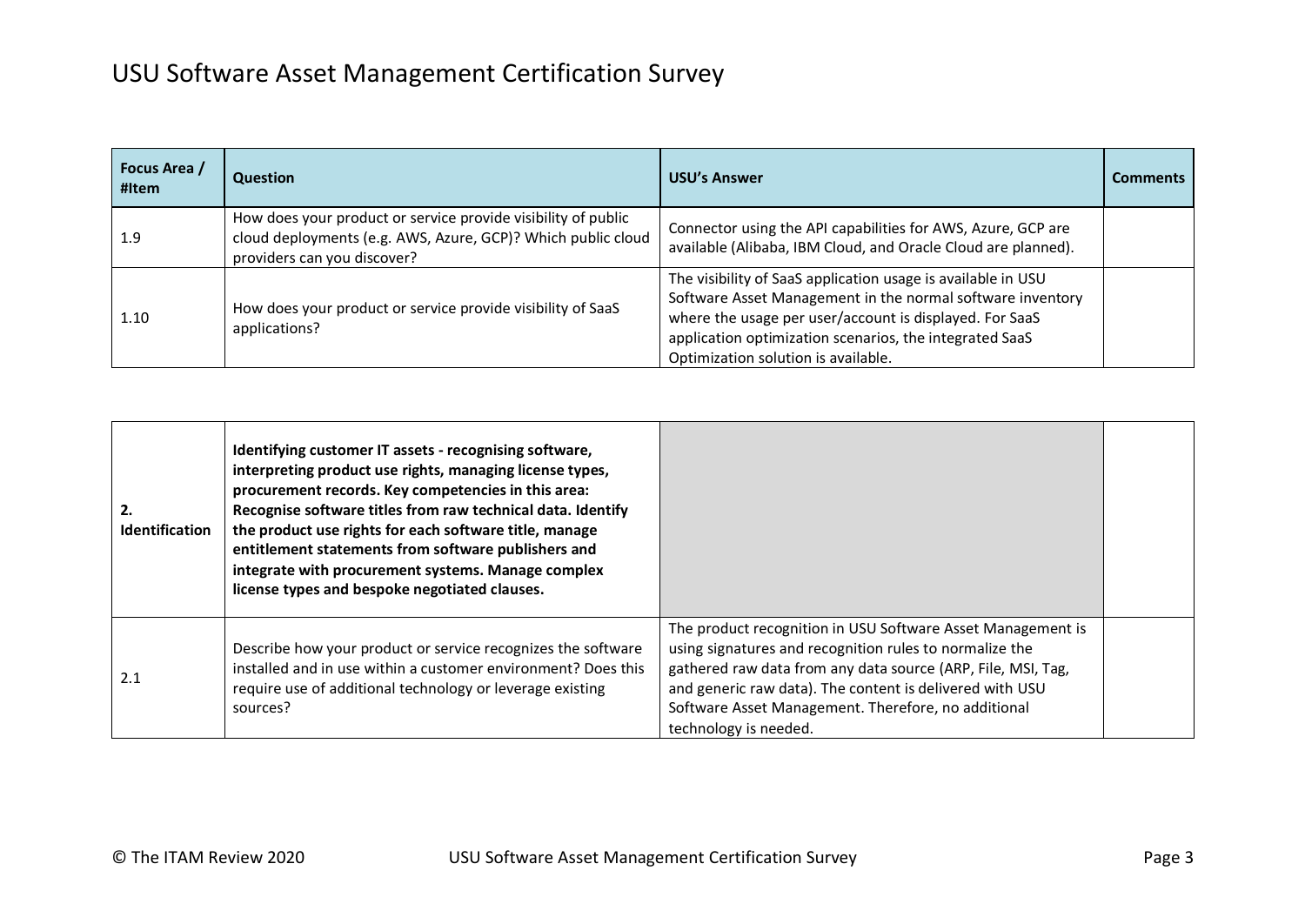| Focus Area /<br>#Item | <b>Question</b>                                                                                                                       | <b>USU's Answer</b>                                                                                                                                                                                                                                                                                                                                                                   | <b>Comments</b> |
|-----------------------|---------------------------------------------------------------------------------------------------------------------------------------|---------------------------------------------------------------------------------------------------------------------------------------------------------------------------------------------------------------------------------------------------------------------------------------------------------------------------------------------------------------------------------------|-----------------|
| 2.2                   | How does your technology or service allow customers to<br>prioritize risk and sort software?                                          | Potential risk e.g., in case of underlicensing can be shown in<br>reports or dashboards. In addition to that, several product<br>status attributes are available that can be used to classify the<br>software products based on the customer's need.                                                                                                                                  |                 |
| 2.3                   | Does your product or service supplement discovered software<br>with any additional intelligence? (SKU, Price, Category, Risk<br>etc.) | USU Software Asset Management's powerful CatalogPlus is<br>containing additional useful information like SKUs, linked<br>product use rights, and software classification based on the<br>internal UNSPSC standard.                                                                                                                                                                    |                 |
| 2.4                   | How does a customer reconcile their entitlement data with<br>discovered software?                                                     | One of USU Software Asset Management's strength is the data<br>normalization. This means, that commercial software products<br>and technical software products are brought together, so that<br>the customer can easily see the compliance status for the<br>different products.                                                                                                      |                 |
| 2.5                   | What approach is suggested for making use of multiple<br>procurement systems to aid the reconciliation process?                       | In case of importing and processing data from several<br>procurement systems, USU Software Asset Management can<br>help with a configurable duplicate detection. This helps to not<br>have the same licenses multiple times in the license inventory,<br>which would lead to complete wrong compliance situation.                                                                     |                 |
| 2.6                   | How are different license types & usage rights managed within<br>the reconciliation process?                                          | Different license types and usage rights are covered based on<br>the software manufacturer's conditions. Standard conditions<br>like handling license updates only on top of existing base<br>licenses are available as well as the possibility for individual<br>agreements with the software manufacturer.                                                                          |                 |
| 2.7                   | How does your product or service maximise the product use<br>rights of a customers' investment in software?                           | Whenever a compliance check is executed, USU Software Asset<br>Management is always calculating the best possible situation for<br>the customer. This includes consideration of possible<br>downgrades and other licensing options like secondary usage<br>rights or parallel usage options. Furthermore, USU Software<br>Asset Management offers the possibility to make most out of | See 3,4         |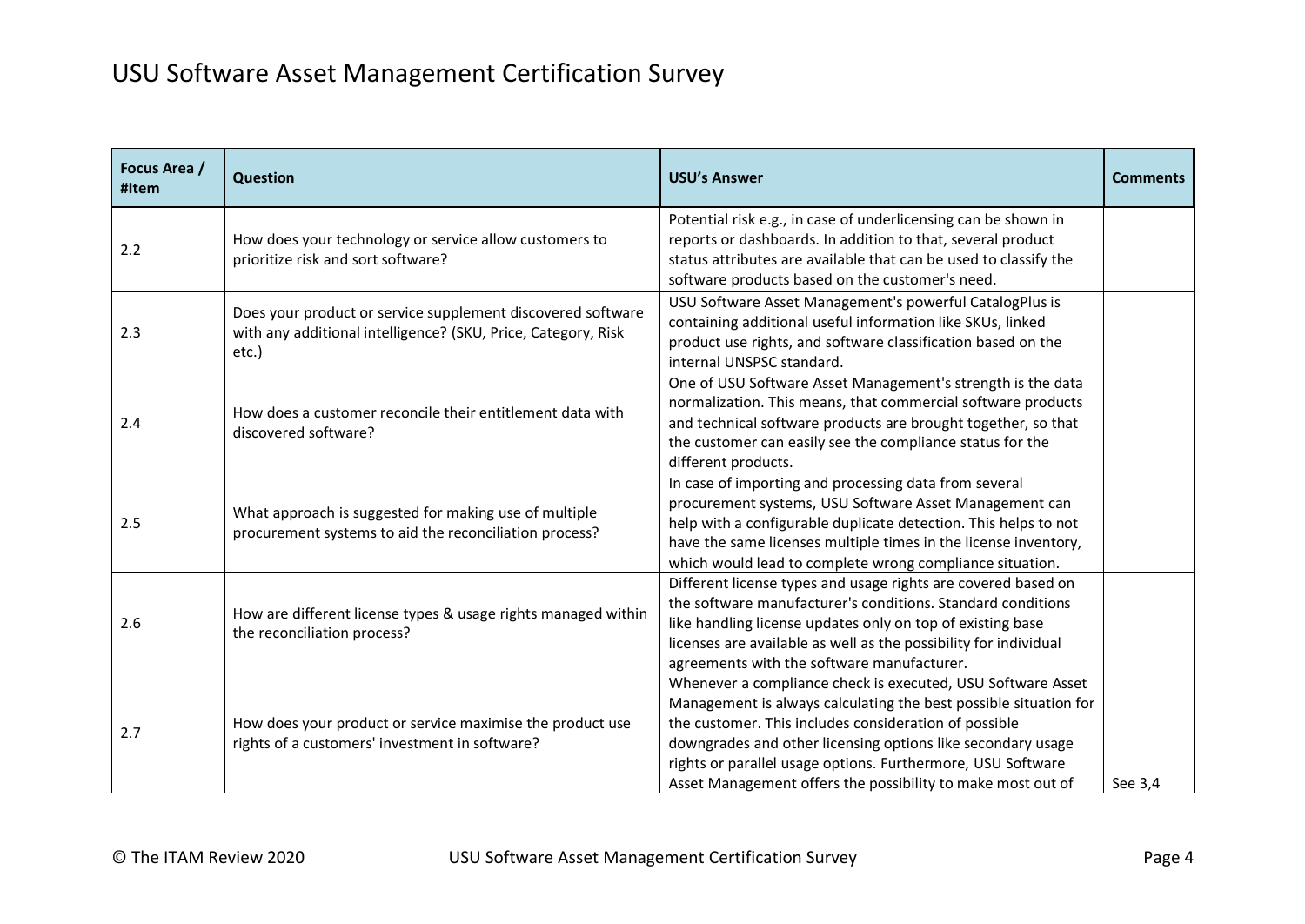| Focus Area /<br>#Item | <b>Question</b>                                                                                                                                                                                                        | <b>USU's Answer</b>                                                                                                                                                                                                                                                                                                                                                                                                                                                               | <b>Comments</b> |
|-----------------------|------------------------------------------------------------------------------------------------------------------------------------------------------------------------------------------------------------------------|-----------------------------------------------------------------------------------------------------------------------------------------------------------------------------------------------------------------------------------------------------------------------------------------------------------------------------------------------------------------------------------------------------------------------------------------------------------------------------------|-----------------|
|                       |                                                                                                                                                                                                                        | special licensing options like unlimited virtualization usage<br>rights.                                                                                                                                                                                                                                                                                                                                                                                                          |                 |
| 2.8                   | What approach is suggested for storing license records,<br>contracts and additional information associated procurement<br>records with your product or service?                                                        | For building an audit-proof license inventory, the standard<br>approach is, to store any purchasing activity and the linkage<br>between licenses and contracts. Based on that commercial data,<br>the license history can be built by assigning update licenses to<br>the appropriate base licenses. Or to find out, that purchased<br>update licenses can't be used, because of missing base licenses.                                                                           |                 |
| 2.9                   | How does your product or service handle the nature of a<br>customers's global agreements? (Global agreements, local<br>agreements, multiple territory, multiple language, parent /<br>child / other dependencies etc.) | Contracts and enrolments can be connected to each other, so<br>that a hierarchy can be built. Furthermore, this can be shown in<br>a so-called topology graph. It is also possible, the consider the<br>contract history over time by defining predecessor and<br>successor contracts. In addition to that, geographical and/or<br>organizational scope can be used, to ensure, that specific<br>licenses are only in that country and/or legal entity, where this<br>is allowed. |                 |
| 2.10                  | Does your product or service directly integrate with publisher<br>sources of entitlement data? If so, which publishers are<br>supported?                                                                               | As long as there a possibility to gather data from publisher<br>sources, this data gathering process can be automated.<br>Currently available sources are the Microsoft 365 portal and the<br>Adobe Admin Console.                                                                                                                                                                                                                                                                |                 |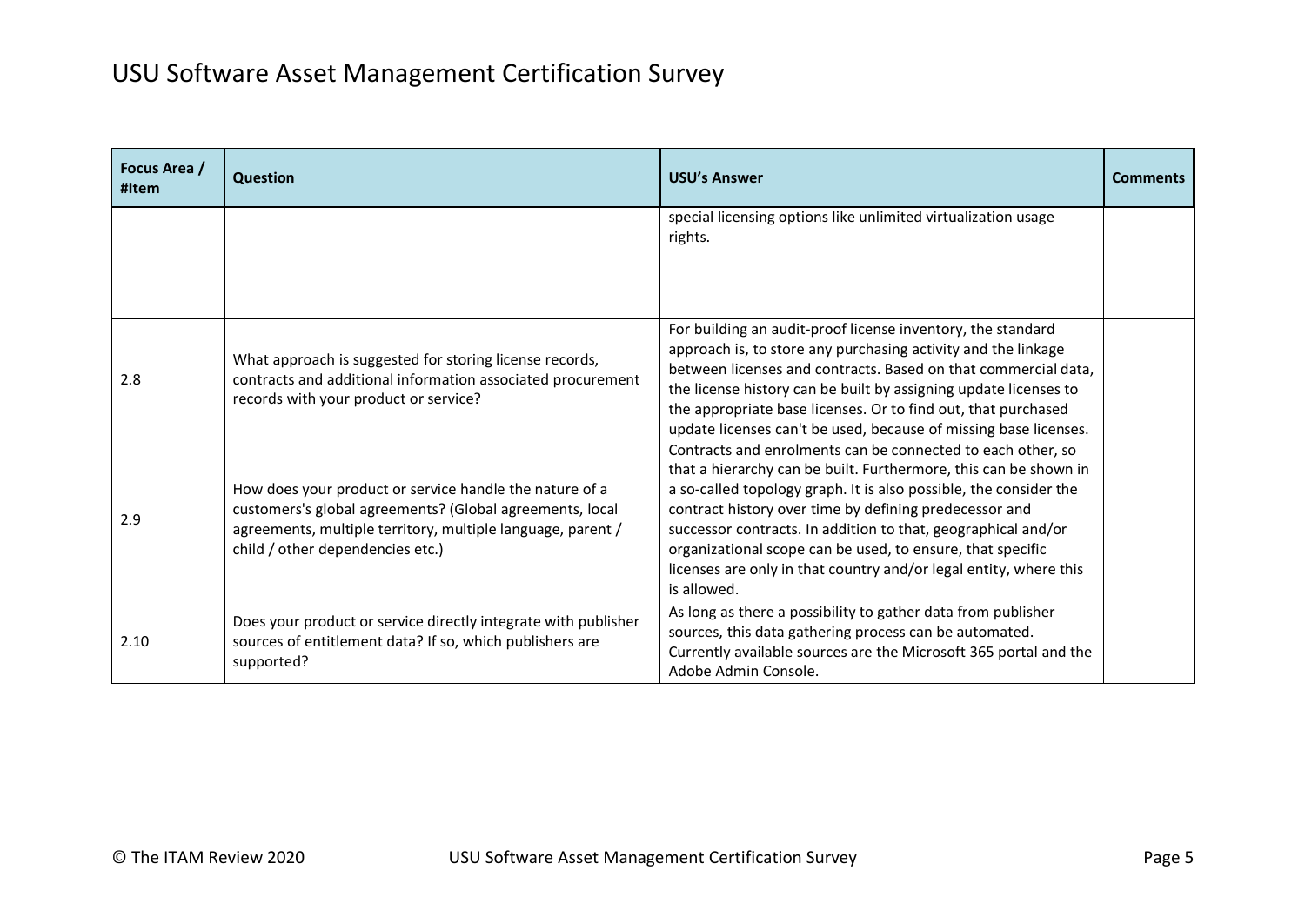| 3. Risk | Software portfolio risk - reconciliation, risk and compliance,<br>prioritization, accuracy. Key competencies in this area:<br>Management reporting on compliance risk. Prioritising risks.<br>Suggesting remedial action or most pressing issues to address. |                                                                                                                                                                                                                                                                                                                                                                                                                                                                                                                                                                                                                                                                                                                                                        |         |
|---------|--------------------------------------------------------------------------------------------------------------------------------------------------------------------------------------------------------------------------------------------------------------|--------------------------------------------------------------------------------------------------------------------------------------------------------------------------------------------------------------------------------------------------------------------------------------------------------------------------------------------------------------------------------------------------------------------------------------------------------------------------------------------------------------------------------------------------------------------------------------------------------------------------------------------------------------------------------------------------------------------------------------------------------|---------|
| 3.1     | What intelligence is provided to a customer to assess their<br>compliance position, negotiate contracts and remove risk?                                                                                                                                     | The compliance check can be executed with various options, especially<br>considering specific geographical, organizational and/or product<br>scopes. Based on that, the customer can derive action alternatives<br>how to deal with that results. The given transparency will also help the<br>customer to better negotiate further contracts.                                                                                                                                                                                                                                                                                                                                                                                                         |         |
| 3.2     | How does your product or service cater for different levels of<br>authority and access to a customer's global software risk<br>profile?                                                                                                                      | USU Software Asset Management provides a detailed permission<br>concept. By creating user profiles, it can be ensured, that a specific can<br>only access the corresponding data (on product and legal entity level).<br>This permission concept applies throughout USU Software Asset<br>Management in general (for dashboards as well as for specific data like<br>devices or users).                                                                                                                                                                                                                                                                                                                                                                | See 7,2 |
| 3.3     | How does your technology cater for multiple stakeholders in<br>terms of risk management? For example, does it enable<br>department level risk profiles to be shared with department<br>heads?                                                                | Based on the permissions concept described, relevant data like the<br>current compliance situation can be shared with other stakeholders.<br>Either directly in USU Software Asset Management or by defining<br>reports that are sent out automatically as XLSX or CSV file via e-mail to<br>the stakeholder.                                                                                                                                                                                                                                                                                                                                                                                                                                          |         |
| 3.4     | How does your product or service support the optimal use of<br>software across cost centres and business units? How does your<br>product or service account for internal accounting of software<br>versus external auditor accounting of risk?               | Whenever a compliance check is executed, USU Software Asset Management<br>is always calculating the best possible situation for the customer. This includes<br>consideration of possible downgrades and other licensing options like<br>secondary usage rights or parallel usage options. Furthermore, USU Software<br>Asset Management offers the possibility to make most out of special licensing<br>options like unlimited virtualization usage rights.<br>In addition to that, the compliance calculation can be configured to take all<br>legal entity into account (best for external auditors) or to limit the calculation<br>on defined legal entities (to see the real intern situation and to support<br>internal cost charging scenarios). | See 2,7 |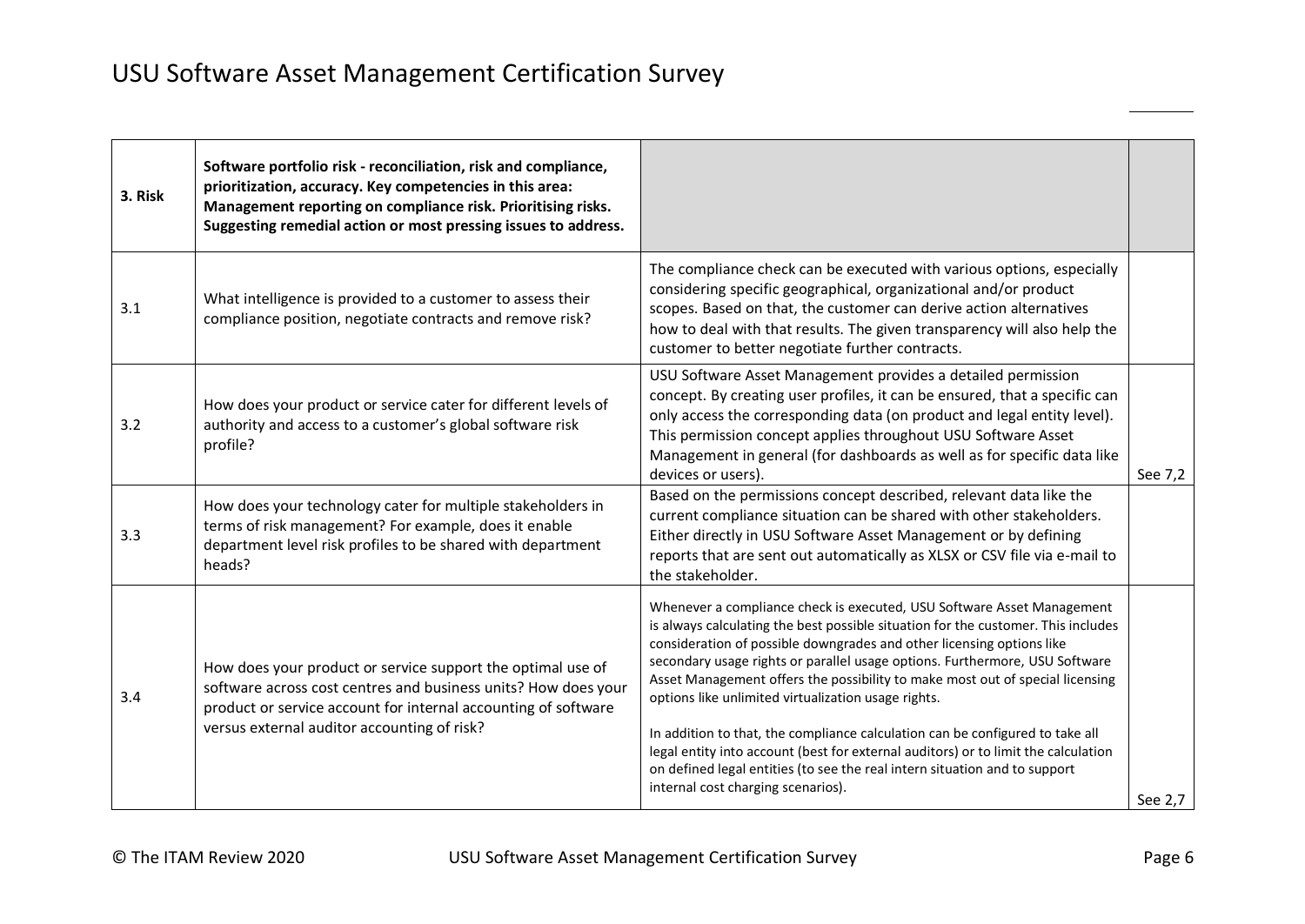| 3.5 | How are customers alerted to specific risk thresholds or made<br>aware of progress with your product or service?                                                              | Alter e-mail for several situations can be configured (e.g. for reached<br>thresholds or before the maintenance of licenses ends).                                                                                                                                                                                                                                                                                                                                                                                                                                                                                                                                                                                                                                                        |  |
|-----|-------------------------------------------------------------------------------------------------------------------------------------------------------------------------------|-------------------------------------------------------------------------------------------------------------------------------------------------------------------------------------------------------------------------------------------------------------------------------------------------------------------------------------------------------------------------------------------------------------------------------------------------------------------------------------------------------------------------------------------------------------------------------------------------------------------------------------------------------------------------------------------------------------------------------------------------------------------------------------------|--|
| 3.6 | What information or support is provided to improve their risk<br>position on an on-going basis (Rather than just presenting the<br>current risk position)                     | The goal of Software Asset Management is to reduce licensing risk in<br>the form of underlicensing and overlicensing. This is achieved by the<br>Compliance module of USU Software Asset Management. Optimization<br>follows as a direct consequence of an uneven license compliance by<br>either reducing the demand (e.g. uninstallation of unused software) or<br>increasing the effective license position (purchasing additional<br>licenses, renewing contracts, ). The Optimization function of USU<br>Software Asset Management offers optimization hints to find the<br>optimal license model and to cut costs. For forecasts and trend<br>analysis we offer the optional module "SAM Intelligence". With BI<br>functionalities it offers flexible reporting of historical data. |  |
| 3.7 | How does your product or service support identification of risks<br>other than license compliance risk? For example, patch levels,<br>support status, vulnerability reporting | End of life, end of support, and end of extended support information<br>are delivered with CatalogPlus. In the USU Discovery solution,<br>vulnerability reports can be used to identify such risks.                                                                                                                                                                                                                                                                                                                                                                                                                                                                                                                                                                                       |  |

| 4.<br><b>Efficiency</b> | Ensuring efficient spend - redundancy, overlap, cheaper<br>alternatives, spend analysis, contracts preparation. Key<br>competencies in this area: Reporting on what applications are<br>not being used, initiating work flows to remove software based<br>on usage, identifying suite or functional overlap, suggesting<br>cheaper alternatives, helping make smarter decisions on<br>maintenance or subscription renewals, benchmarking spend<br>against peers. |                                                                                                                                                                                                                                      |  |
|-------------------------|------------------------------------------------------------------------------------------------------------------------------------------------------------------------------------------------------------------------------------------------------------------------------------------------------------------------------------------------------------------------------------------------------------------------------------------------------------------|--------------------------------------------------------------------------------------------------------------------------------------------------------------------------------------------------------------------------------------|--|
| 4.1                     | How does your product or service deal with usage (users making<br>use of software versus those which are unused) How is usage<br>calculated? How is the usage of software linked to users and / or<br>devices?                                                                                                                                                                                                                                                   | Based on metering data, the effective last usage data for a software<br>installation can be considered. The metering data is directly linked to a<br>specific device and installation on that device. The same applies for<br>users. |  |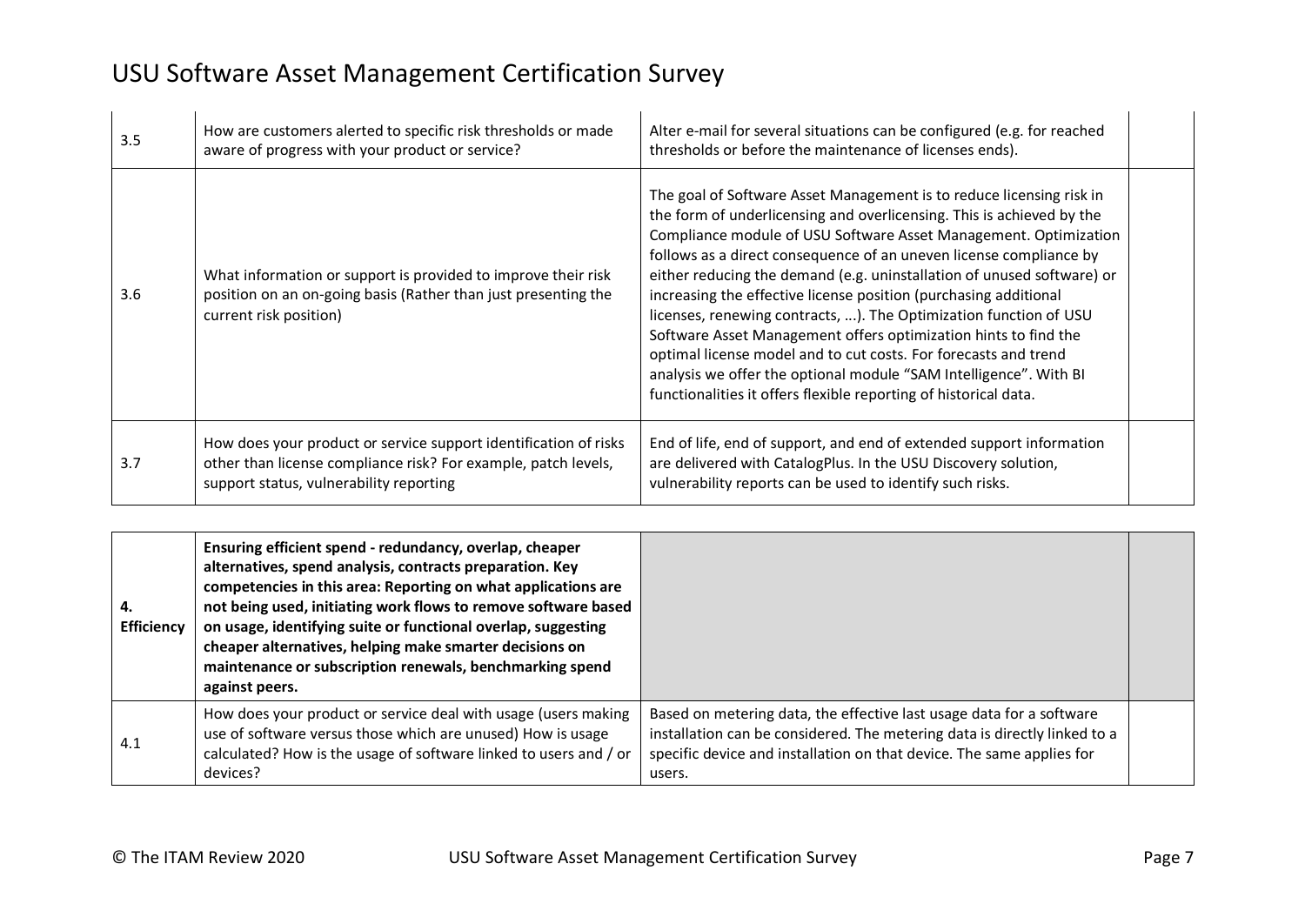| 4.2 | What does your solution offer to support the removal of unused<br>software?                                                                                                                                                                                                                                                                                                     | If last usage information for users is available, USU Software Asset<br>Management can process and consolidate that data and report e.g. all<br>users that haven't been active for 90 days or more. Re-harvesting of<br>SaaS subscriptions is covered by the integrated SaaS Optimization<br>solution. Deinstallations of unused software installations like Microsoft<br>Office, Visio, or Project, can be supported by USU Software Asset<br>Management (e.g. providing a list of all Microsoft Office, Visio, or<br>Project installations, that haven't been used for more than 120 days).<br>This list can be pulled by software provisioning solutions to execute<br>the uninstallation process.                                                                                                                                | See 5,4 |
|-----|---------------------------------------------------------------------------------------------------------------------------------------------------------------------------------------------------------------------------------------------------------------------------------------------------------------------------------------------------------------------------------|--------------------------------------------------------------------------------------------------------------------------------------------------------------------------------------------------------------------------------------------------------------------------------------------------------------------------------------------------------------------------------------------------------------------------------------------------------------------------------------------------------------------------------------------------------------------------------------------------------------------------------------------------------------------------------------------------------------------------------------------------------------------------------------------------------------------------------------|---------|
| 4.3 | How does your technology support maintenance renewals,<br>contract negotiations and ensuring customers are deriving best<br>value from subscriptions?                                                                                                                                                                                                                           | USU Software Asset Management is the solution for the creation and<br>management of license and contract data against the background of<br>complex organizational structures. USU Software Asset Management<br>automates data extraction from ERP systems and<br>manufacturer/reseller reports. As a core process, its CatalogPlus<br>independently validates and completes all required data regarding<br>license metrics, product usage rights and maintenance characteristics.<br>On this basis, an audit-proof license inventory is created that leaves no<br>questions unanswered with preconfigured reports that can be created<br>individually using the integrated BI engine. In addition, the email<br>notification server proactively informs about upcoming maintenance<br>renewals and the expiry of temporary licenses. |         |
| 4.4 | What information does your offering provide to assess if<br>customers have architected their environment in the optimal<br>way to ensure the most efficient spend whilst meeting<br>technology / business service goals? i.e. could a customer re-<br>architect certain systems to reduce spend whilst meeting<br>business objectives and staying compliant with license terms? | USU Software Asset Management offers specific reports on that. One<br>example: By using the cost of installation report, it can easily be<br>identified the average cost for an installation of Microsoft SQL Server.<br>Disproportional software installations can be identified (one Microsoft<br>SQL Server installations within a huge cluster without dedicated<br>limitations to physical devices).                                                                                                                                                                                                                                                                                                                                                                                                                            |         |
| 4.5 | What information does your product or service provide to<br>benchmark software spend and negotiated terms against<br>industry peers?                                                                                                                                                                                                                                            | USU Software Asset Management allows reporting on your software<br>costs. These costs can be compared between different entities of your<br>organization.<br>External comparison is not supported by the tool, but of course you<br>can use the provided data for talking to your peers or comparing<br>manually with publicly available data.                                                                                                                                                                                                                                                                                                                                                                                                                                                                                       |         |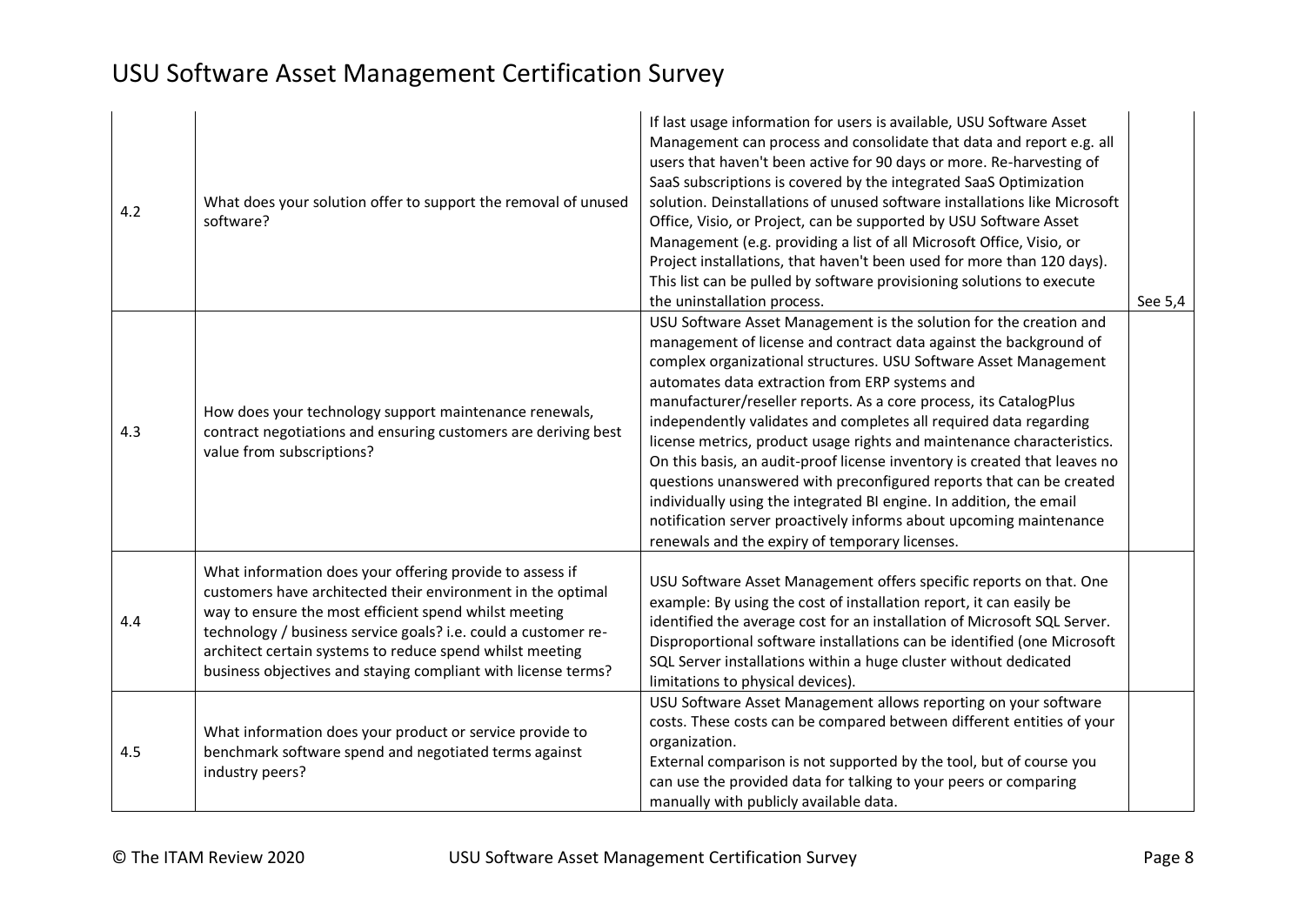| 4.6  | What intelligence does your product or service provide to help<br>customers consolidate, reduce or optimise agreements?                                                                              | USU Software Asset Management offers contractual overviews that<br>help customers to consolidate, reduce or optimize their contracts.<br>Comparing contracts by Organizational Scope, Geographical Scope and<br>Contract Class, customers can identify optimization potential and<br>following from this reduce complexity and cost. Further capabilities<br>can be demonstrated by USU (formerly Aspera) as part of a service.                                                                                                          |
|------|------------------------------------------------------------------------------------------------------------------------------------------------------------------------------------------------------|------------------------------------------------------------------------------------------------------------------------------------------------------------------------------------------------------------------------------------------------------------------------------------------------------------------------------------------------------------------------------------------------------------------------------------------------------------------------------------------------------------------------------------------|
| 4.7  | What intelligence does your offering provide to highlight<br>inappropriate product suite usage e.g. using a more expensive<br>edition or version when a cheaper version or edition would<br>suffice. | For SaaS applications, this is covered by the integrated SaaS<br>Optimization solution. For on-premises installations, USU Software<br>Asset Management can indicate the product suite usage, but not fully<br>optimize it.                                                                                                                                                                                                                                                                                                              |
| 4.8  | What intelligence does your product or service provide to help<br>consolidate a customer software portfolio and remove<br>redundant or duplicate applications?                                       | By using the UNSPSC standard, USU Software Asset Management can<br>deliver reports based on the software inventory that show all different<br>software products for e.g. photo editing. By creating this transparency,<br>the customer can use these reports for cleaning up the entire software<br>portfolio (to have only one software product for photo editing to be<br>able to negotiate one central contract with bigger discounts at all,<br>instead of having dozens of small contracts with various software<br>manufacturers). |
| 4.9  | What functionality is provided to enable clients to identify<br>options for optimising spending on public or hybrid cloud? For<br>example, Cloud BYOL                                                | USU Software Asset Management takes BYOL scenarios into account.<br>For example, Microsoft Azure Hybrid Benefit are tracked in the<br>compliance to see, whether there are such usage rights left (or even if<br>the customer has activated more Microsoft Azure Hybrid Benefit than<br>he is eligible for).                                                                                                                                                                                                                             |
| 4.10 | What functionality is provided to enable clients to identify<br>options for optimizing spending SaaS applications? E.G.<br>downgrading to lower/cheaper editions based on feature usage              | Based on the usage information, optimization potential for SaaS<br>applications are calculated in the integrated SaaS Optimization<br>solution. Which user can be right-sized from Microsoft 365 E5 to<br>Microsoft 365 E3 or even Microsoft 365 E1 based on the real usage?                                                                                                                                                                                                                                                             |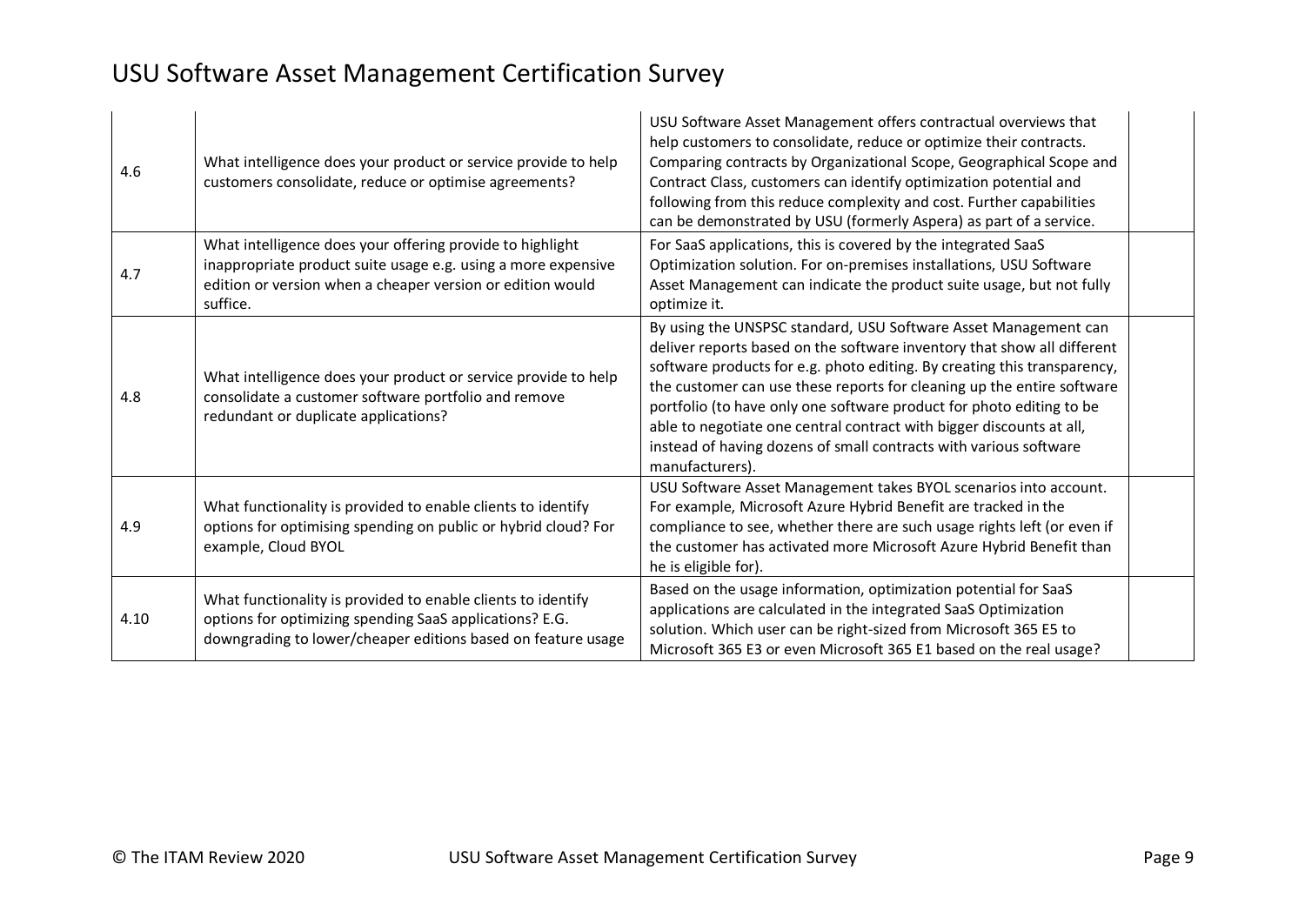| 5.<br><b>Agility</b> | Helping customers become more agile in delivery and management<br>of software via service request automation, financial transparency,<br>ITSM integration, scenario modelling and levers for change. Key<br>competencies in this area: Service request automation, approved<br>software catalogues, automated approval and removal processes,<br>change management integration and awareness, ITSM lifecycle<br>integrations, Asset register, management of full lifecycle, scenario<br>modelling, advanced reporting, internal markets, charge back /<br>show back features. |                                                                                                                                                                                                                                                                                 |  |
|----------------------|-------------------------------------------------------------------------------------------------------------------------------------------------------------------------------------------------------------------------------------------------------------------------------------------------------------------------------------------------------------------------------------------------------------------------------------------------------------------------------------------------------------------------------------------------------------------------------|---------------------------------------------------------------------------------------------------------------------------------------------------------------------------------------------------------------------------------------------------------------------------------|--|
| 5.1                  | How does your product or service support architectural decision-<br>making process and deployment of new projects? (Scenario<br>modelling, whatif analysis)                                                                                                                                                                                                                                                                                                                                                                                                                   | With the simulation option in USU Software Asset Management,<br>what-if-scenarios can be calculated. What will happen, if the<br>database technology on a specific virtualization cluster will change<br>from Oracle DB to Microsoft SQL Server?                                |  |
| 5.2                  | Does your product or service provide a service catalogue, automated<br>approvals process or online shopping cart/app store facility?                                                                                                                                                                                                                                                                                                                                                                                                                                          | The integrated CatalogPlus offers the possibility to also manage<br>services (and not only software products). Software shop systems like<br>from ServiceNow or USU Valuemation can be integrated to consider<br>the current compliance and to make use of an approval process. |  |
| 5.3                  | Does your offering integrate with or complement existing service<br>desk systems? Does it integrate with other systems such as Contract<br>Management or Finance?                                                                                                                                                                                                                                                                                                                                                                                                             | USU Software Asset Management is integrated with USU<br>Valuemation which covers the mentioned areas. In addition to that,<br>SmartTrack can integrate very flexible with other solutions (gathering<br>data and/or providing data).                                            |  |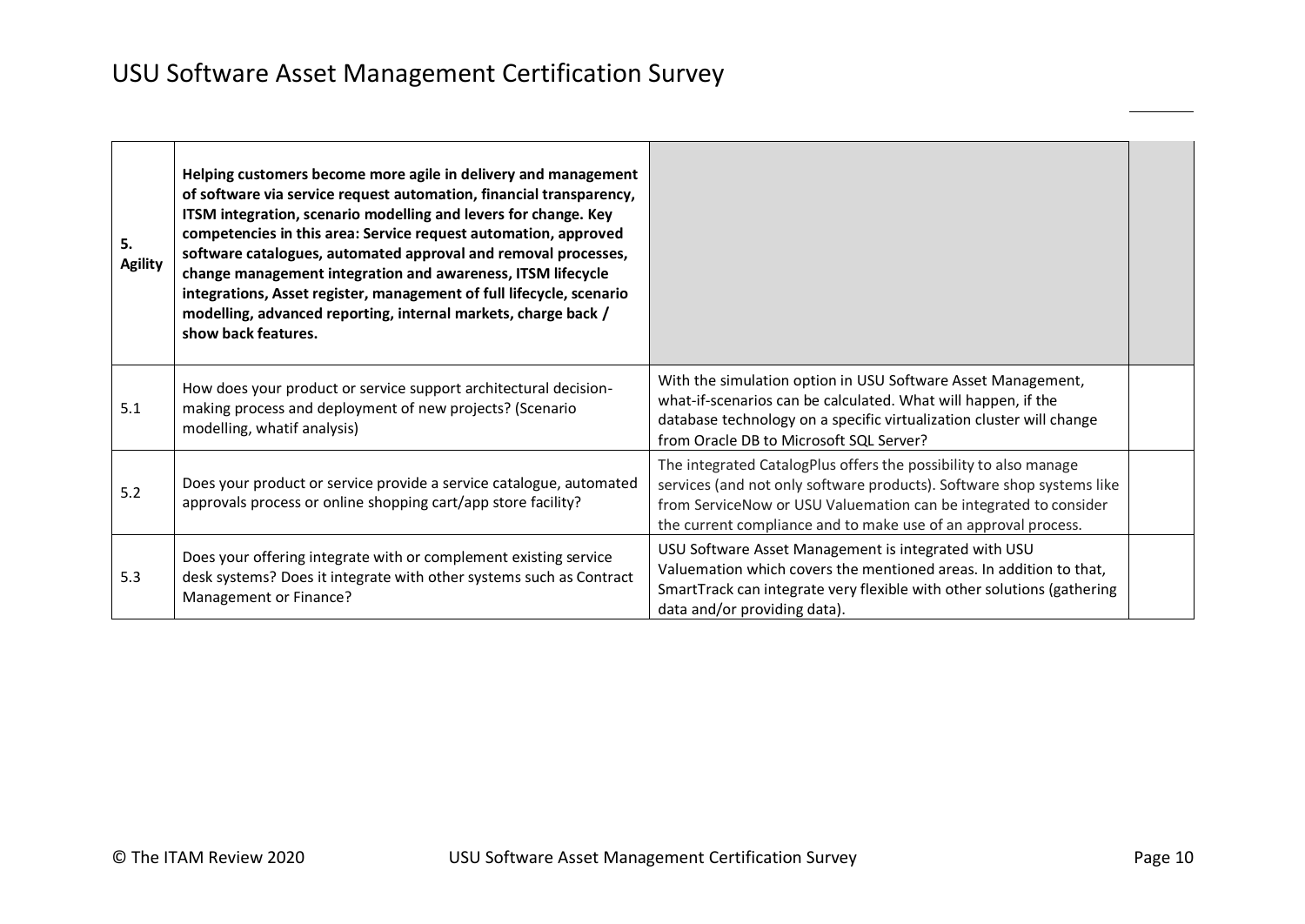| 5.4 | How does your product or solution integrate with customer joiner,<br>mover, and leaver (JML) processes? How does it track the live status<br>of users and customers of IT? Does it enable automated deployment<br>and harvesting of software based on JML inputs? | If last usage information for users is available, USU Software Asset<br>Management can process and consolidate that data and report e.g.<br>all users that haven't been active for 90 days or more. Re-Harvesting<br>of SaaS subscriptions is covered by LicenseControl for Cloud.<br>Deinstallations of unused software installations like Microsoft Office,<br>Visio, or Project, can be supported by USU Software Asset<br>Management (e.g. providing a list of all Microsoft Office, Visio, or<br>Project installations, that haven't been used for more than 120 days).<br>This list can be pulled by software provisioning solutions to execute<br>the uninstallation process. | See 4,2 |
|-----|-------------------------------------------------------------------------------------------------------------------------------------------------------------------------------------------------------------------------------------------------------------------|--------------------------------------------------------------------------------------------------------------------------------------------------------------------------------------------------------------------------------------------------------------------------------------------------------------------------------------------------------------------------------------------------------------------------------------------------------------------------------------------------------------------------------------------------------------------------------------------------------------------------------------------------------------------------------------|---------|
| 5.5 | How does your product or service track the lifecycle of assets<br>through the whole lifecycle (hardware and software) from request to<br>retirement, destruction or removal?                                                                                      | Specific lifecycle attributes can be used to track the lifecycle status<br>for devices and software products.                                                                                                                                                                                                                                                                                                                                                                                                                                                                                                                                                                        |         |
| 5.6 | Does your product or service enable automated optimization of<br>public cloud and/or SaaS deployments?                                                                                                                                                            | Optimization potential for SaaS applications are covered by the<br>integrated SaaS Optimization solution. Optimization potential for<br>IaaS/PaaS can be partially handled with USU Software Asset<br>Management, e.g. identifying unused Microsoft Azure Hybrid Benefit<br>to reduce the software cost on Microsoft Azure.                                                                                                                                                                                                                                                                                                                                                          |         |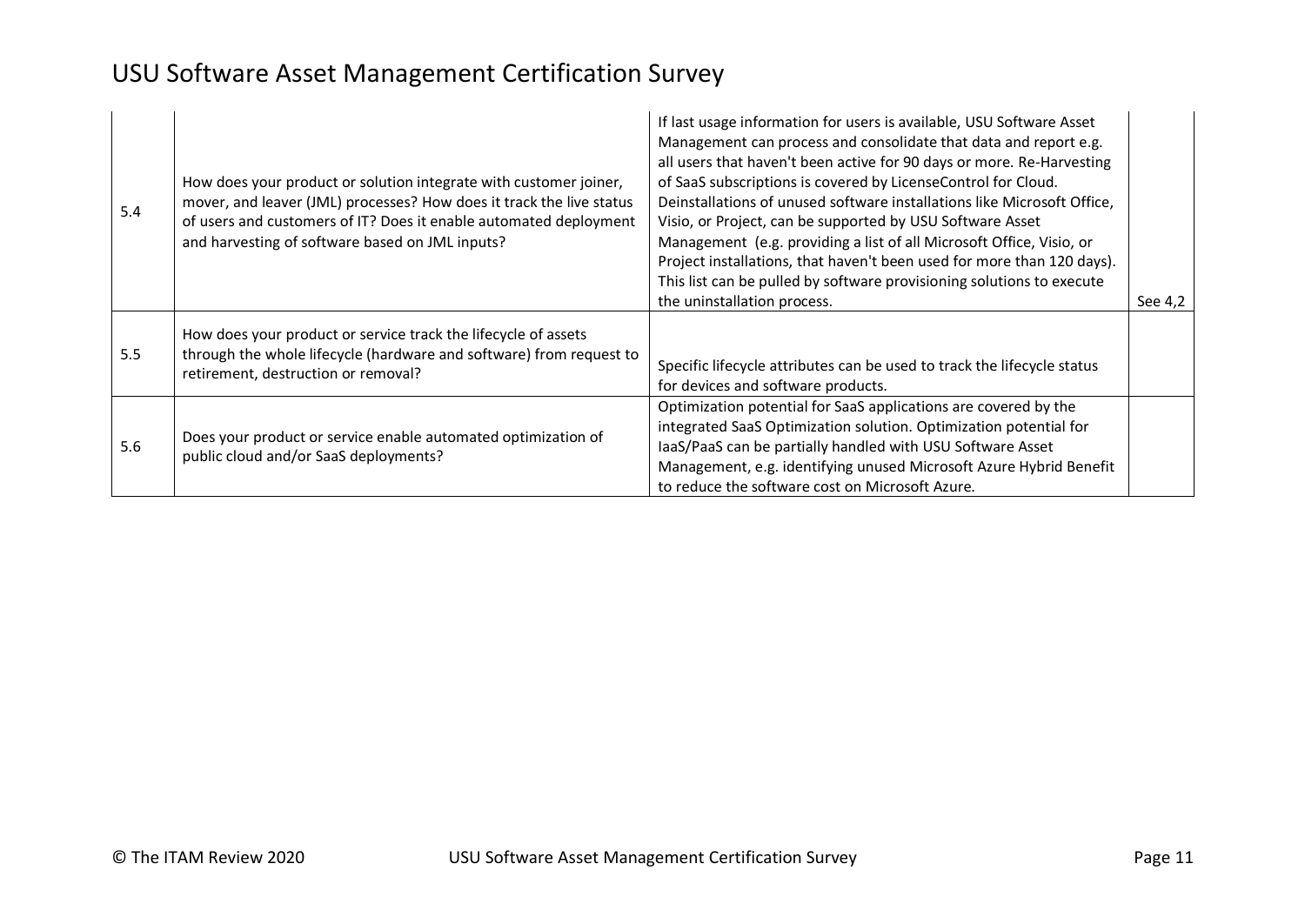| 6. CSI | <b>Continual SAM Service Improvement. Process</b><br>Performance, Root cause analysis, business plan<br>performance. Key competencies in this area include<br>monitoring process performance and governance, root<br>cause analysis, business plan performance, KPI<br>dashboards and management reporting. |                                                                                                                                                                                                                                                                                                                                                                                                       |  |
|--------|-------------------------------------------------------------------------------------------------------------------------------------------------------------------------------------------------------------------------------------------------------------------------------------------------------------|-------------------------------------------------------------------------------------------------------------------------------------------------------------------------------------------------------------------------------------------------------------------------------------------------------------------------------------------------------------------------------------------------------|--|
| 6.1    | How are exception reports generated against agreed<br>thresholds?                                                                                                                                                                                                                                           | Depending on data the thresholds are aiming on, customized reports<br>can be created and sent out automatically. During the data import,<br>thresholds can defined to avoid potentially undesired imports. To give<br>one example: If the number of imported devices from a single data<br>source differs by 20% compared to last import, the import can be<br>configured to be skipped in that case. |  |
| 6.2    | How does your solution help customers monitor their<br>progress against their SAM plan?                                                                                                                                                                                                                     | The powerful connections between USU Software Asset Management<br>and SAM Intelligence can be used to monitor progress over time, for<br>example the progress for the percentage of not inventoried but<br>discovered device over the last 90 days.                                                                                                                                                   |  |
| 6.3    | What intelligence is provided to customers for identifying<br>root causes which might be causing underlying compliance<br>issues?                                                                                                                                                                           | The effective demand calculation in USU Software Asset Management<br>offers the possibility to identify, which installations and usages led to<br>that effective demand. It can be seen, what installations in virtual<br>machines caused what effective demand for the physical servers of a<br>virtualization cluster.                                                                              |  |
| 6.4    | What intelligence does your product or service provide to<br>highlight a customer's current SAM maturity and make<br>progress?                                                                                                                                                                              | Based on the level of automation, the completeness of data, and the<br>number of managed software manufacturers, the SAM maturity can<br>be estimated. As this can be very customer specific, there is currently<br>no objective benchmark value to be compared with.                                                                                                                                 |  |
| 6.5    | How can a customer tell if their SAM processes are<br>working and whether leaks are occurring?                                                                                                                                                                                                              | Dashboard with success rates for data imports and the internal data<br>processing can be used to monitor, how good these SAM processes<br>are running.                                                                                                                                                                                                                                                |  |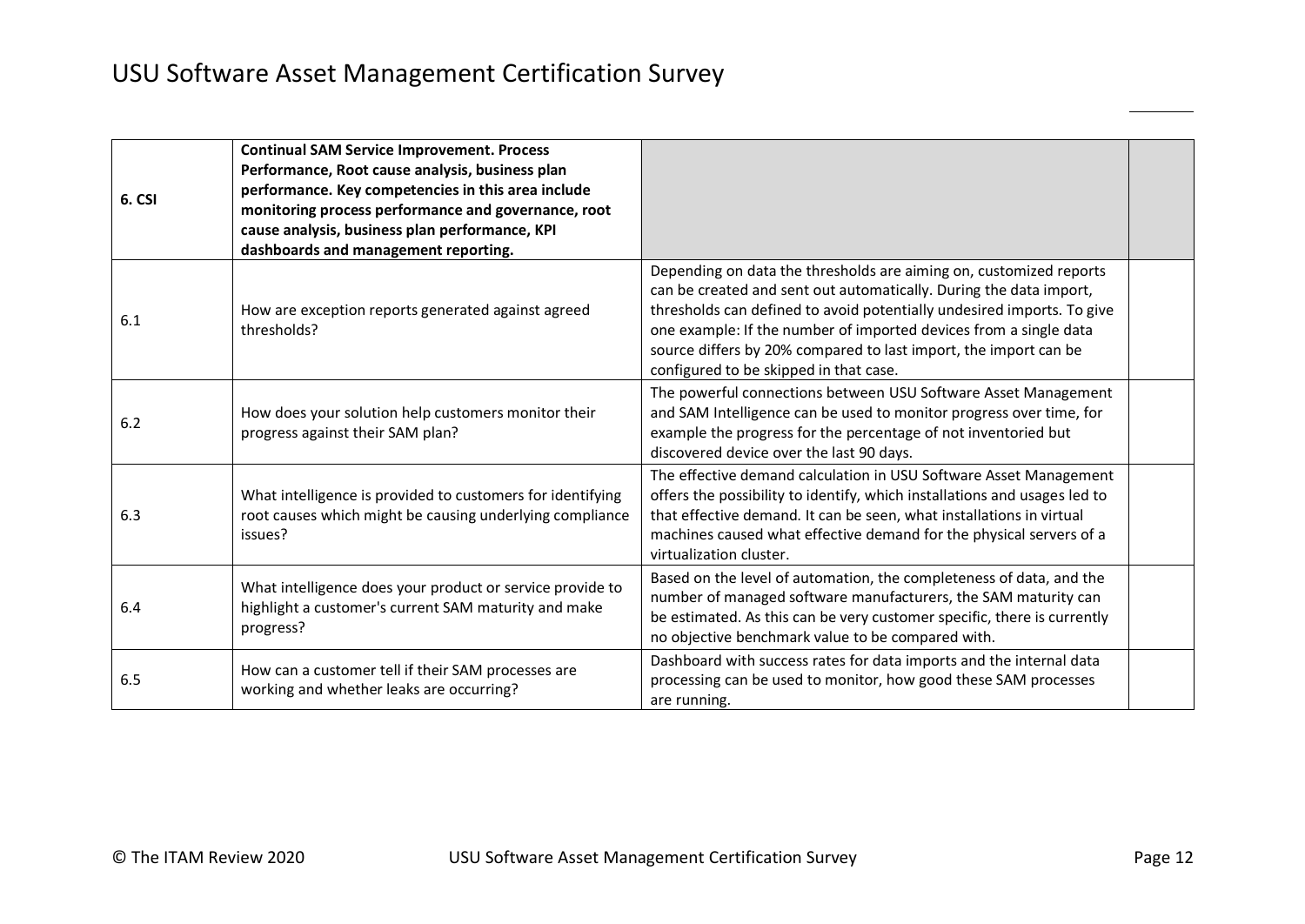| 7.<br><b>Stakeholders &amp;</b><br><b>Reporting</b> | ITAM teams now have an increasing number of<br>stakeholders to manage. This increases the need for<br>accurate reporting & dashboarding. Increasingly, as C-<br>Suite take a greater interest in the outputs from an ITAM<br>team dashboarding & Business Intelligence becomes<br>important. |                                                                                                                                                                                                                                                                                                                                                                                                                                                                                                                                                                                                                                                  |         |
|-----------------------------------------------------|----------------------------------------------------------------------------------------------------------------------------------------------------------------------------------------------------------------------------------------------------------------------------------------------|--------------------------------------------------------------------------------------------------------------------------------------------------------------------------------------------------------------------------------------------------------------------------------------------------------------------------------------------------------------------------------------------------------------------------------------------------------------------------------------------------------------------------------------------------------------------------------------------------------------------------------------------------|---------|
| 7.1                                                 | How does your product or service account for the need for<br>department or stakeholder-level SAM reporting?                                                                                                                                                                                  | USU Software Asset Management offers different reporting options.<br>Nearly any area in USU Software Asset Management offers the<br>possibility to create relevant views on data like devices, users,<br>software inventory, license inventory, compliance, and so on. These<br>views can be used for a scheduled report, that is sent out<br>automatically as XLSX or CSV file via email to the stakeholder. USU<br>Software Asset Management is delivered with several pre-configured<br>dashboards. In addition to that, dashboards can be configured very<br>flexibly based on almost any data available in USU Software Asset<br>Management |         |
| 7.2                                                 | How does your product enable stakeholders to self-service,<br>noting the need for confidentiality between stakeholders<br>and authority levels? e.g. providing departmental<br>dashboards                                                                                                    | USU Software Asset Management provides a detailed permission<br>concept. By creating user profiles, it can be ensured, that a specific<br>user can only access the corresponding data (on product and legal<br>entity level). This permission concept applies throughout USU<br>Software Asset Management in general (for dashboards as well as for<br>specific data like devices or users).                                                                                                                                                                                                                                                     | See 3,2 |
| 7.3                                                 | How does your product make SAM data available to<br>external reporting tools such as PowerBI or Tableau?                                                                                                                                                                                     | USU Software Asset Management offers a standardized REST API,<br>which can be used to gather data and to use in other applications.                                                                                                                                                                                                                                                                                                                                                                                                                                                                                                              |         |
| 7.4                                                 | Does your product have a reporting API available?                                                                                                                                                                                                                                            | By using the existing REST API relevant data can be gathered from USU<br>Software Asset Management.                                                                                                                                                                                                                                                                                                                                                                                                                                                                                                                                              |         |
| 7.5                                                 | Are users able to generate their own custom reports? Are<br>these reports saved for ongoing use?                                                                                                                                                                                             | Yes. It is possible to create reports in a very flexible manner. These<br>reports can be shared with other users or be used as scheduled<br>reports or for own dashboards.                                                                                                                                                                                                                                                                                                                                                                                                                                                                       |         |
| 7.6                                                 | Are reports and dashboards available that provide insights<br>based on baselines and trend information?                                                                                                                                                                                      | Yes. Such reports and dashboards available. When it comes to trend<br>information, USU offers an additional solution called SAM Intelligence<br>for more historical data use and SAM BI reporting.                                                                                                                                                                                                                                                                                                                                                                                                                                               |         |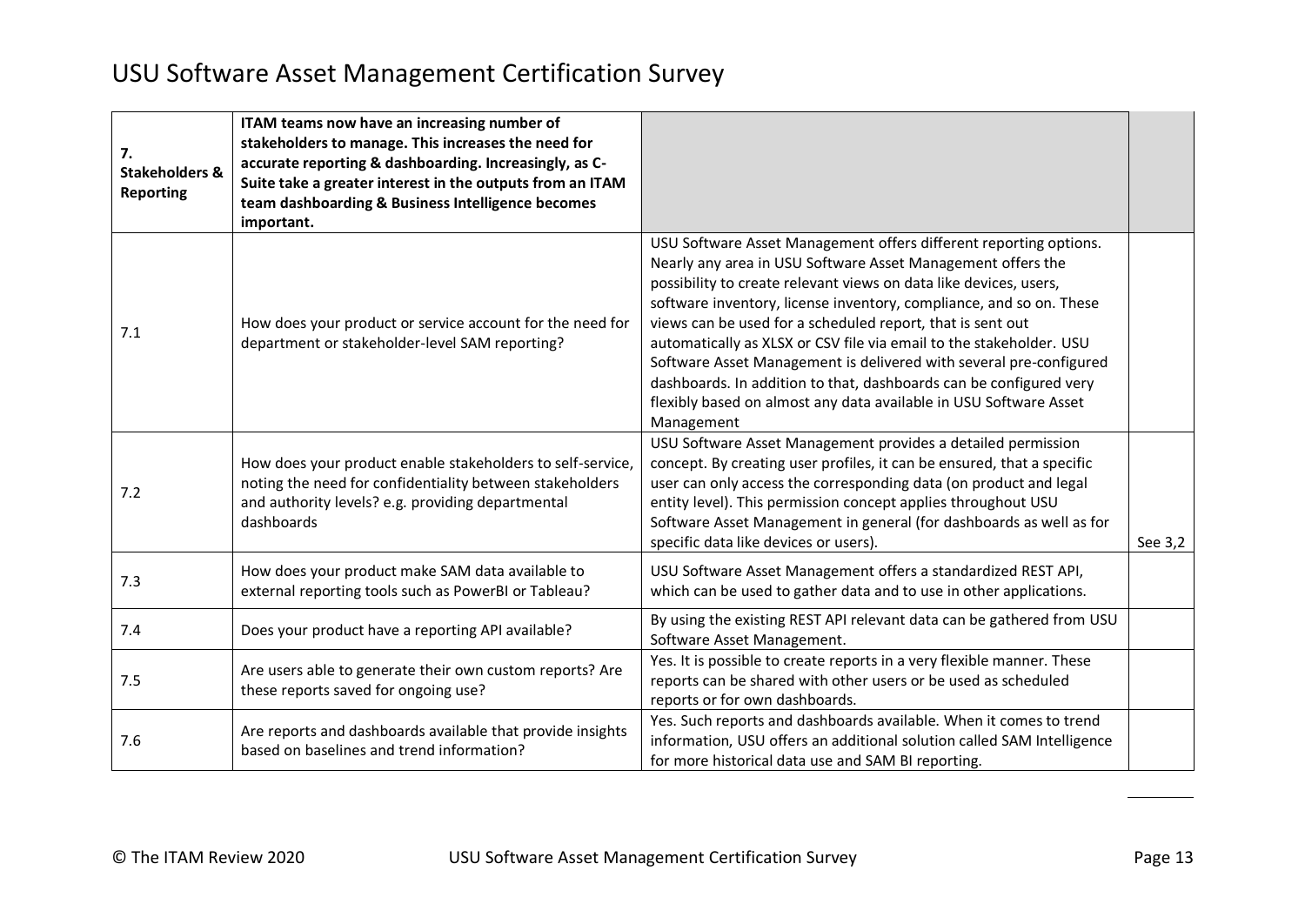| 8. Commercial | <b>General &amp; Commercial Information</b>                                                                  |                                                                                                                                                                                                                                                                                                                                                                                                                                                                                                                                                         |  |
|---------------|--------------------------------------------------------------------------------------------------------------|---------------------------------------------------------------------------------------------------------------------------------------------------------------------------------------------------------------------------------------------------------------------------------------------------------------------------------------------------------------------------------------------------------------------------------------------------------------------------------------------------------------------------------------------------------|--|
| 8.1           | Proposed Product or Service Name                                                                             | USU Software Asset Management (formerly SmartTrack)                                                                                                                                                                                                                                                                                                                                                                                                                                                                                                     |  |
| 8.2           | Proposed Product or Service Version(if applicable)                                                           | 4.5.3                                                                                                                                                                                                                                                                                                                                                                                                                                                                                                                                                   |  |
| 8.3           | Date when this version was released (if applicable)                                                          | October 2020                                                                                                                                                                                                                                                                                                                                                                                                                                                                                                                                            |  |
| 8.4           | Annual turnover                                                                                              | Redacted                                                                                                                                                                                                                                                                                                                                                                                                                                                                                                                                                |  |
| 8.5           | Number of employees                                                                                          | Redacted                                                                                                                                                                                                                                                                                                                                                                                                                                                                                                                                                |  |
| 8.6           | Year Company Founded                                                                                         | Aspera: 2000<br><b>USU: 1977</b>                                                                                                                                                                                                                                                                                                                                                                                                                                                                                                                        |  |
| 8.7           | License types available to customers: e.g. perpetual,<br>term/project $(6 - 12$ months), subscription        | Perpetual, subscription, project-based (length can be agreed<br>individually)                                                                                                                                                                                                                                                                                                                                                                                                                                                                           |  |
| 8.8           | Define the support services and training options before,<br>during and after implementation                  | USU (formerly Aspera) offers various support services and trainings<br>before, during and after the implementation. Support services can be<br>chosen from a service catalog up to a full service (i.e. the customer<br>gets defined results with any interaction). There are dedicated<br>trainings for USU Software Asset Management in general and for the<br>main working areas just like the software inventory, the license<br>inventory, and the data importing. In addition to that, there are also<br>general SAM related trainings available. |  |
| 8.9           | Do you provide in-house SAM Managed Services? Either as<br>an add-on to this product or a standalone service | Yes, usually together with USU Software Asset Management.<br>Standalone services are a quite rare case, but possible.                                                                                                                                                                                                                                                                                                                                                                                                                                   |  |
| 8.10          | What is your sales model? e.g. Direct, Reseller, Partner,<br>White Label?                                    | Direct, Partner (white labeling if needed)                                                                                                                                                                                                                                                                                                                                                                                                                                                                                                              |  |